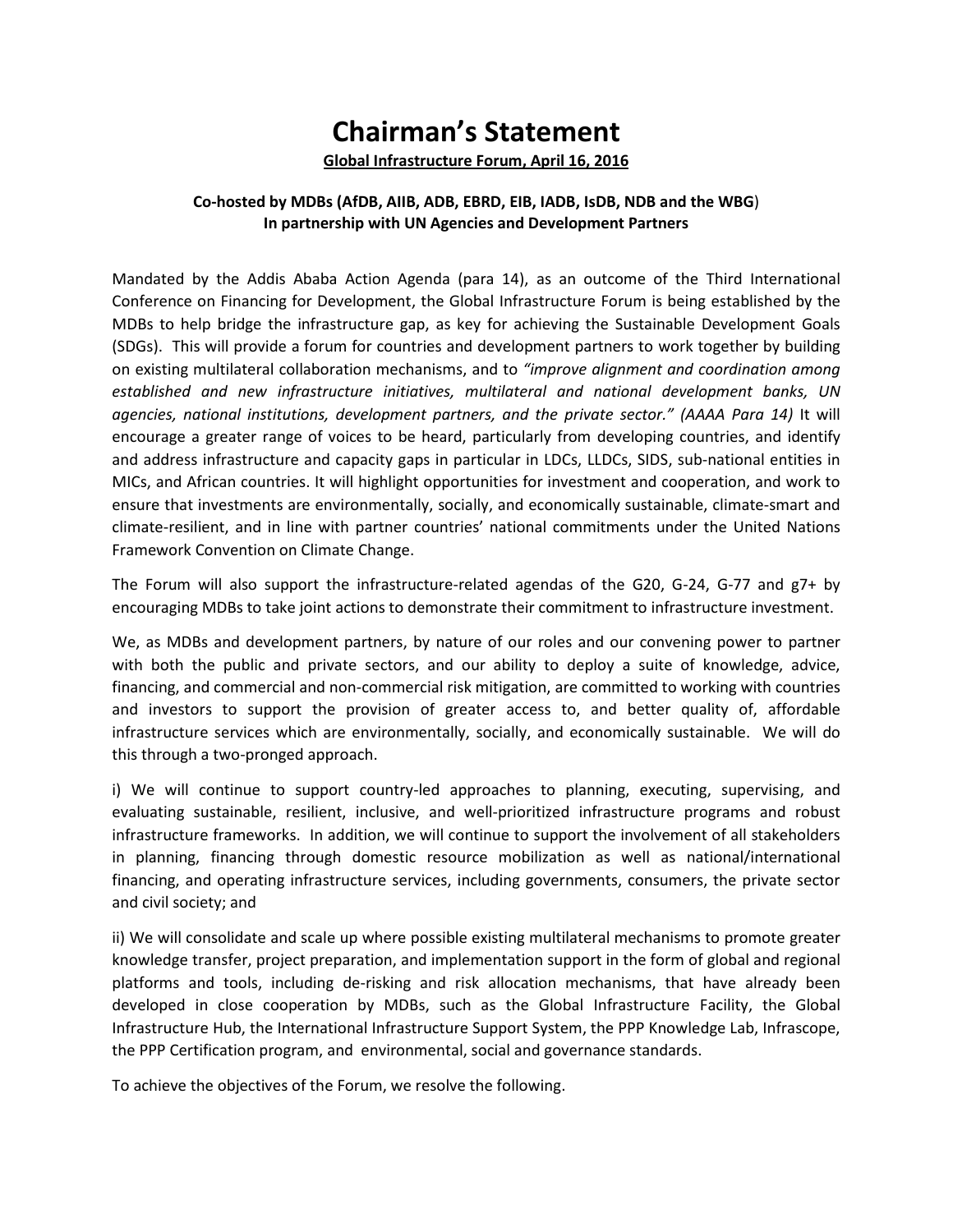# *Improving data and information on infrastructure*

MDBs and development partners will endeavor to help client countries to achieve:

- better planning and prioritization of infrastructure, including improved provision of data, unit costs, and information on infrastructure, where feasible;
- more informed decisions by the public and private sectors around investment, which in the case of the public sector may imply access to support from good advisors;
- improved accountability in asset maintenance and service delivery;
- greater levels of disclosure and transparency; and
- a greater voice for users and the public at large.

To help achieve this, the MDBs and development partners agree to work together with client countries to improve data acquisition and develop systematic reporting where possible, on:

- MDB lending and advisory support to infrastructure, as well as metrics on catalyzation of private investment;
- infrastructure spending and investment (both actual and required), asset quality, service standards, and fostering disclosure and transparency;
- assessments that promote a sound enabling environment to attract increased investment for infrastructure; and
- private participation in the delivery of infrastructure services and the mobilization of long-term finance from investors, both domestic and international.

# *Promoting compatible, efficient approaches*

While recognizing differing institutional characteristics, country objectives, needs, legal/regulatory frameworks, including those related to the SDGs and UNFCCC Paris Agreement, and the diversity of priorities and strategies of the mandates of the MDBs, the latter and development partners can reduce transaction costs of building and implementing sustainable infrastructure by continuing the promotion of efficient approaches to key bottlenecks or constraints, by:

- Promoting capacity development by policy support, and via project preparation and advisory facilities, technical assistance, and capacity building support.
- Supporting the planning and development of infrastructure in the context of Nationally Determined Contributions to the UNFCCC.
- Supporting, when appropriate, early stage project preparation through the International Infrastructure Support System.
- Further developing risk management principles and mechanisms for:
	- o approaches to risk allocations in different sectors and markets and associated contractual clauses; and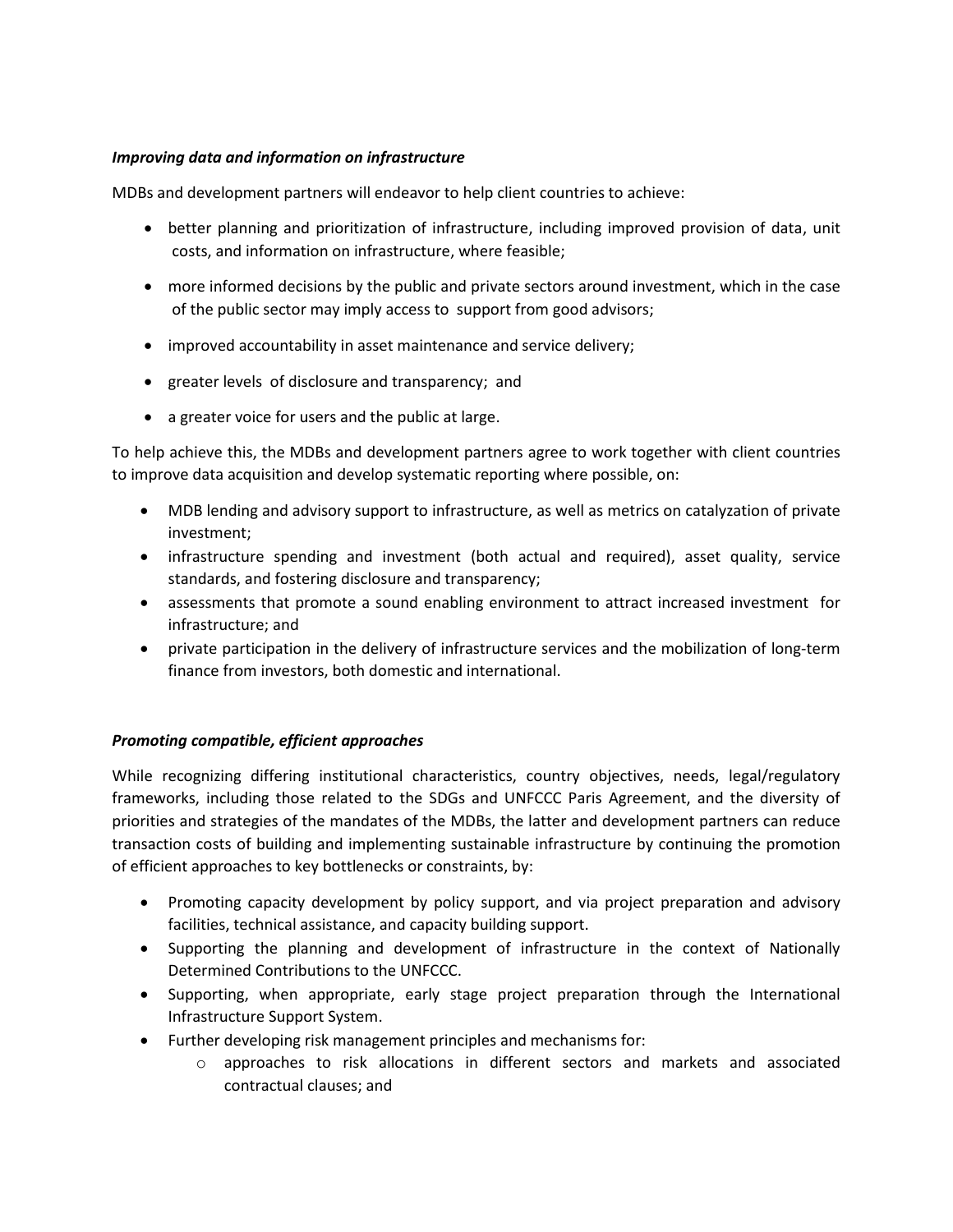- $\circ$  planning investment under uncertainty, to build more resilient assets, notably taking into account climate change and disaster risks.
- Further developing tools for assessing:
	- $\circ$  fiscal implications of public investment versus public-private partnerships (PPPs);
	- o risks of implementation of projects as PPPs or as a public option; and
	- $\circ$  approaches for improving transparency on infrastructure contracts and projects.
- Strengthening the capacity of economic regulators to ensure that efficiency gains obtained throughout the lifecycle of infrastructure projects are shared fairly between service providers and users.
- Continuing our work on developing environmental, social, and governance standards, including through the work of the Multilateral Financial Institutions working group on environmental and social standards (MFI-WGESS).
- Continuing our coordination on climate finance methods, tools, and approaches for jointly improving the effectiveness of these resources, including for mobilizing new sources of capital for investment in low carbon and climate resilient infrastructure services.

# *Strengthening project preparation*

MDBs and development partners agree on the need to develop sustainable infrastructure project pipelines regardless of whether they are funded publicly, privately, or in combination. MDBs and development partners will continue to support existing and planned project preparation facilities and related databases to support countries to prioritize and prepare bankable pipelines of infrastructure projects (including regional and cross-border projects), to better negotiate complex legal contracts, and to better manage projects.

### *Promoting financing for infrastructure*

The MDBs and development partners will explore taking specific actions to:

- Achieve higher levels of private sector participation (PSP) in infrastructure**,** to leverage improved results regarding reduced time from construction to operation, asset management over the long-term, and overall management delivery;
- Promote cooperation between new and existing MDBs, with a particular focus on opening up co-financing opportunities on mutually beneficial terms;
- Pursue new innovative approaches to collaboration**,** including with providers of concessional sources of climate finance, donors, private foundations, and institutional investors;
- Foster the secondary market for infrastructure equity and debt**,** with MDBs supporting the development of secondary markets for equity and debt, to allow project developers to recycle their scarce capital in the secondary market into new PPPs coming to tender, and to create long term assets with a risk profile that is more attractive to institutional investors;
- Identify opportunities to support viability gap funding arrangements to help PPP projects meet bankability and affordability criteria;